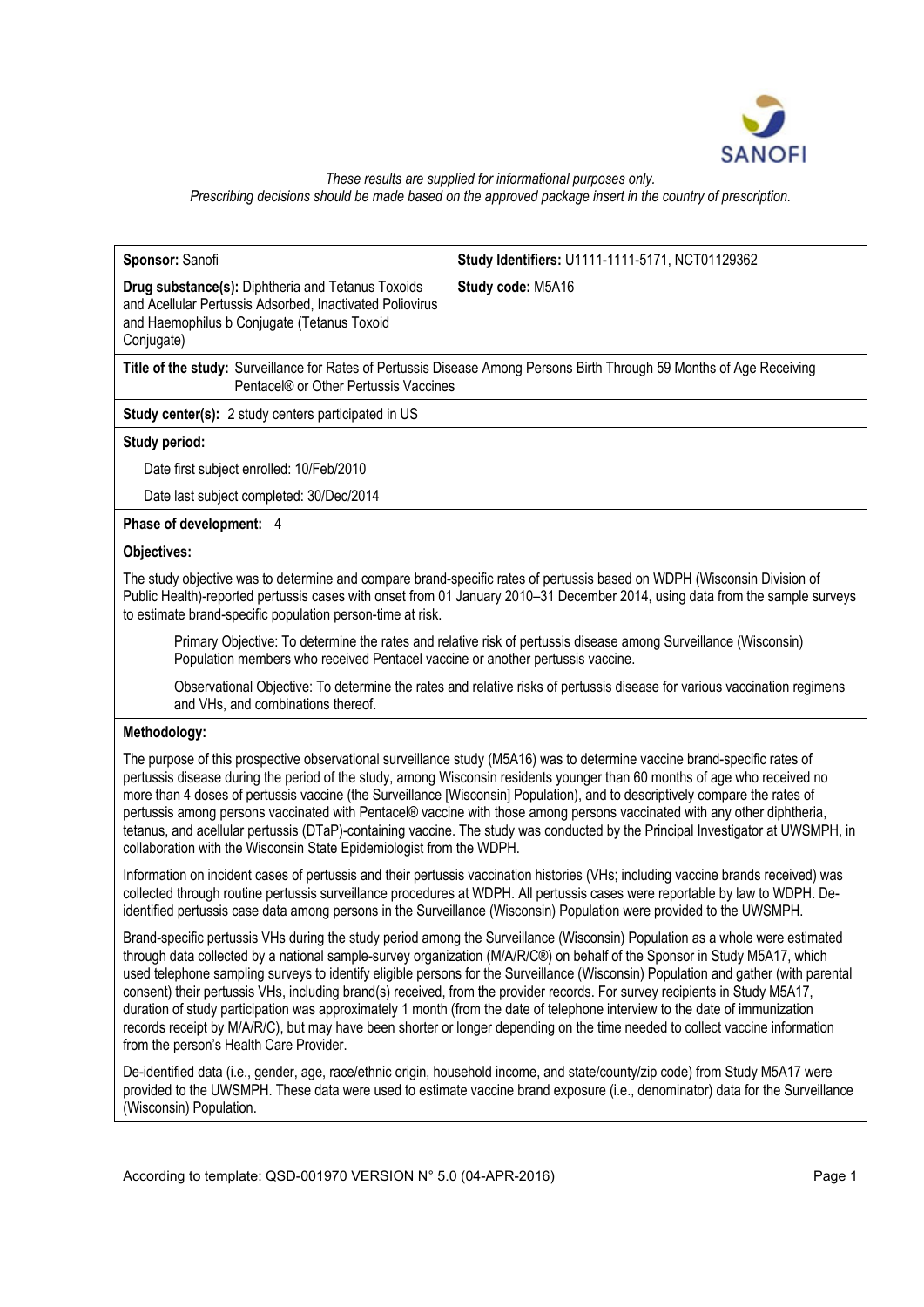

Based on the definition of the Surveillance (Wisconsin) Population, both cases and surveys were collected in a staggered manner, with increasing upper age limits over the 5-year period (< 24, < 36, < 48,  $\leq$  59, and  $\leq$  59 months of age, by year of study), to include only children born after the approval date of Pentacel vaccine. **Number of subjects: Evaluated:** Actual: 1195 persons **Diagnosis and criteria for inclusion:**  Persons were under surveillance for this study whenever the following 4 conditions were true: (1) the individual resided in Wisconsin for 1 or more days within the 5-year surveillance period (01 January 2010–31 December 2014), (2) individual was between 0 and 59 months old inclusive, (3) the individual was born after licensure and initial launch of Pentacel vaccine (assumed to be 01 January 2009), and  $(4)$  the individual received between 1 to 4 doses of pertussis vaccines. **Study treatments:** Not applicable **Duration of observation:** 10 months **Criteria for evaluation:** Occurrence of confirmed or probable pertussis disease, as determined by the WDPH **Statistical methods: Statistical Methods for the Primary Objective:** 

Rates of pertussis disease were evaluated and compared between pairs of vaccination groups using model-assisted survey sampling methods that accounted for the survey design structure of the M5A17 study. Since the samples of the M5A17 study were obtained using a survey sampling study design, model parameters and the corresponding variances were estimated using methodologies developed for complex survey data.

Statistical analysis was conducted using SAS software (SAS Institute, Cary, NC), version 9.4. SAS procedures for the analysis of complex survey data were used when conducting the analyses.

Rates of pertussis per 100,000 person-years and the corresponding 90% confidence intervals (CIs) were calculated for the following vaccination groups:

- Group 1
- Group 2

Rate ratios and the corresponding 90% CIs were calculated for the following comparison:

Group 1 vs. Group 2

A Poisson regression model for complex survey data was used to estimate the rate ratios adjusted by VH group (VH1–VH8), geographic region (Northeastern, Northern, Southeastern, Southern, and Western), and surveillance study periods (6-months periods between 01 January 2010 and 31 December 2014). The adjusted rate ratios and the corresponding 90% CIs were calculated for the following comparison:

• Group 1 vs. Group 2

# **Statistical Methods for the Observational Analyses:**

*Comparison of Rate Ratios for Rates of Confirmed or Probable Pertussis Between Vaccination Groups* 

Analyses for the observational objective followed the same methods as described for the primary objective to calculate rates of pertussis, rate ratios, and their respective 90% CIs.

Rates of pertussis per 100,000 person-years and the corresponding 90% CIs were calculated for the following vaccination groups:

Group 1

According to template: QSD-001970 VERSION N° 5.0 (04-APR-2016) Page 2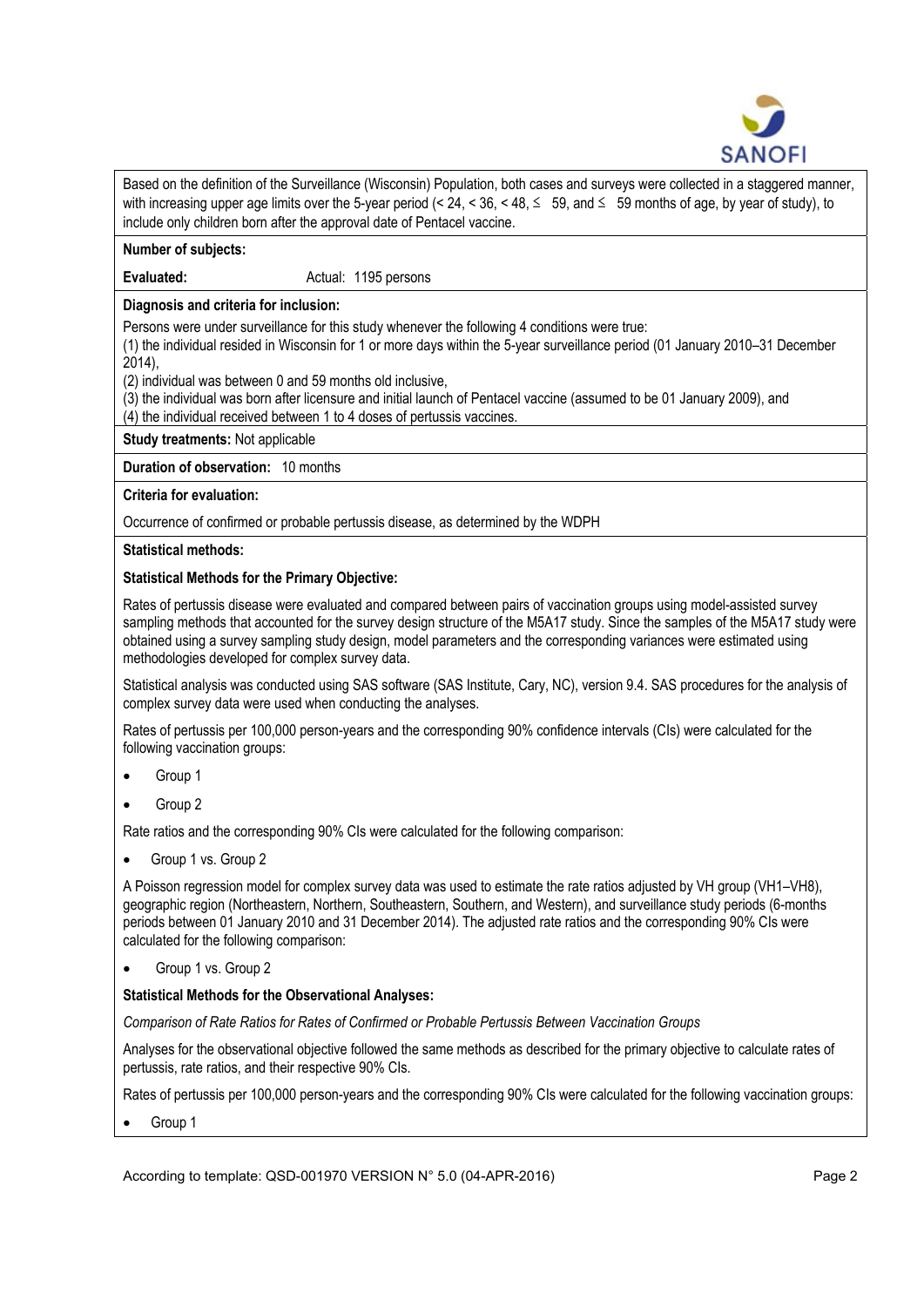

- Group 2
- **•** Group 2-Tripedia
- Group 2-Daptacel
- Group 2-Infanrix
- Group 2-Pediarix
- Group 3

Unadjusted and adjusted rate ratios and the corresponding 90% CIs were calculated for the following comparisons:

- Group 1 vs. Group 3
- Group 2 vs. Group 3
- Group 1 vs. each defined subgroup within Group 2
- Group 3 vs. each defined subgroup within Group 2
- Each defined subgroup within Group 2 vs. each other defined vaccine subgroup in Group 2

#### **Other Subgroup Analyses:**

Subgroup analyses followed the same methods as described for the primary objective to calculate rates of pertussis, rate ratios, and their respective 90% CIs. The vaccination groups and vaccination group comparisons (with the addition of Group 1 vs. Group 2) listed above were also used for the subgroups.

For the Confirmed Case Population, analyses were conducted for the overall population and stratified by VH, vaccination timeliness, geographic region, 6-month surveillance study period, and study year. Furthermore, adjusted rates and rate ratios for confirmed cases only were calculated using a Poisson regression model for complex survey data.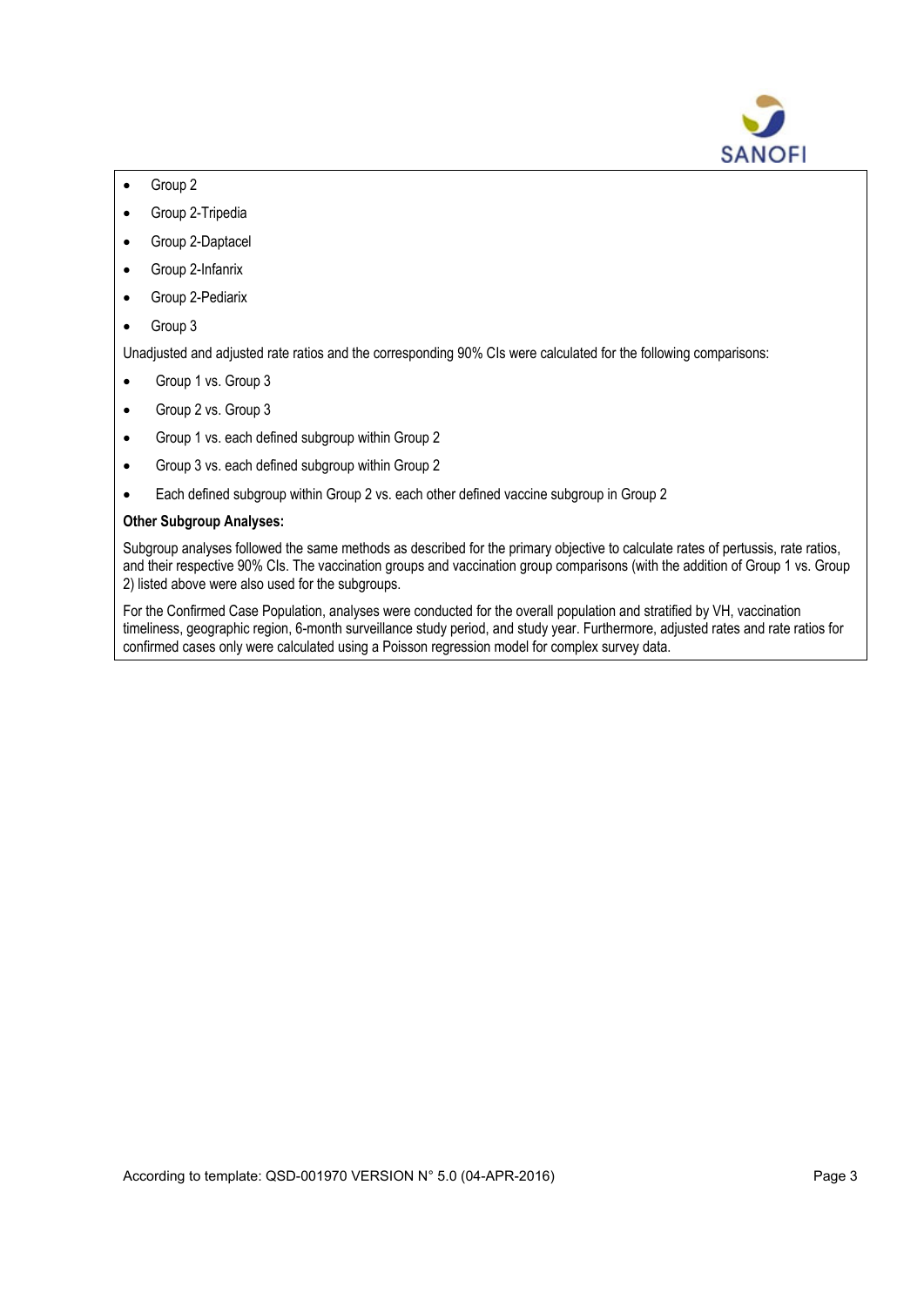

### **Summary:**

### **Population characteristics:**

**Case population**: The Case Population consisted of a total of 1195 persons with confirmed or probable pertussis as categorized by WDPH from January 2010–December 2014. Pertussis cases were reported in 436 persons in Group 1, 449 persons in Group 2, and 310 persons in Group 3. In the Group 2 subgroups, pertussis cases were reported in 17 persons in Group 2-Daptacel, 15 persons in Group 2-Infanrix, and 417 persons in the Group 2-Pediarix. No pertussis cases were reported for the Group 2-Tripedia subgroup.

**Surveillance (Wisconsin) Population**: In the Surveillance (Wisconsin) Population, the overall person-time estimate was 1,133,403 person-years. The person-time estimates were 440,279 person-years for Group 1, 466,520 person-years for Group 2 (of which 422,598 person-years were for the Group 2-Pediarix subgroup), and 226,604 person-years in Group 3.

**Demographic and Baseline Characteristics**: Overall, there were more males (52.2%) in the Case Population. The majority of persons across all groups were of non-Hispanic ethnicity and White (67.1%). There were differences in the proportion of cases across groups by age at onset of cough, with the largest differences occurring between Group 3 and the other 2 groups, which can be attributed to how persons were assigned to Group 3. Across all groups, the majority of cases (59.7%) occurred during the outbreak period. There were differences observed in the proportion of cases reported across all groups by geographic region.

In the Surveillance (Wisconsin) Population, overall person-time estimates were 578,036 person-years for males and 555,367 person-years for females. The overall person-time estimate was highest for persons of non-Hispanic ethnicity and White (714,046 person-years). There were differences in the person-time estimates across groups by age at time of telephone survey, with the largest differences occurring between Group 3 and the other 2 groups, which can be attributed to how persons were assigned to Group 3. By outbreak period, overall person-time estimates increased over time (310,664 person-years preoutbreak, 383,580 person-years during outbreak, and 439,159 person-years post-outbreak). In Group 1, person-time estimates were highest during the outbreak period (166,260 person-years).

## **Pertussis Rates**

### Primary Analysis

Group 1 and Group 2 had similar rates of pertussis (98.94 vs. 96.16) per 100,000 person-years. The comparison of rates of pertussis between Group 1 and Group 2 resulted in an unadjusted rate ratio of 1.03 (90% CI: 0.92–1.15), indicating that the primary analysis found no significant difference between the rates of pertussis between these 2 groups.

### Observational and Subgroup Analyses

### *Observational Analysis*

In the observational analysis, the Group 2-Pediarix subgroup had a similar rate of pertussis per 100,000 person-years to Group 1 (98.59 vs. 98.94). The unadjusted rate ratio analysis indicated that there was no statistically significant difference in the rates of pertussis between Group 1 and the Group 2-Pediarix subgroup.

### *Subgroup Analyses*

- Vaccination History and Vaccination Timeliness
	- The rates of pertussis per 100,000 person-years for Group 1, Group 2, and the Group 2 subgroups varied by vaccination group for each VH and across VHs (VH1–VH8) by vaccination group. Based on the unadjusted rate ratios, there were no statistically significant differences in the rates of pertussis for any of the VHs (VH1–VH8) between Group 1 and Group 2 or between Group 1 and the Group 2-Pediarix subgroup.
	- For Group 1, Group 2, and the Group 2-Pediarix subgroup, when the rates of pertussis among persons who had delayed vaccine doses (delayed VH) were compared with those among persons who received vaccines on time (timely VH), the rates of pertussis were substantially higher for delayed VHs, with 90% CIs for the corresponding timely VH rates that did not overlap, indicating that the difference was potentially statistically significant.
- Wisconsin Department of Public Health Geographic Regions
	- The rates of pertussis per 100,000 person-years for Group 1, Group 2, and the Group 2 subgroups varied widely

According to template: QSD-001970 VERSION N° 5.0 (04-APR-2016) Page 4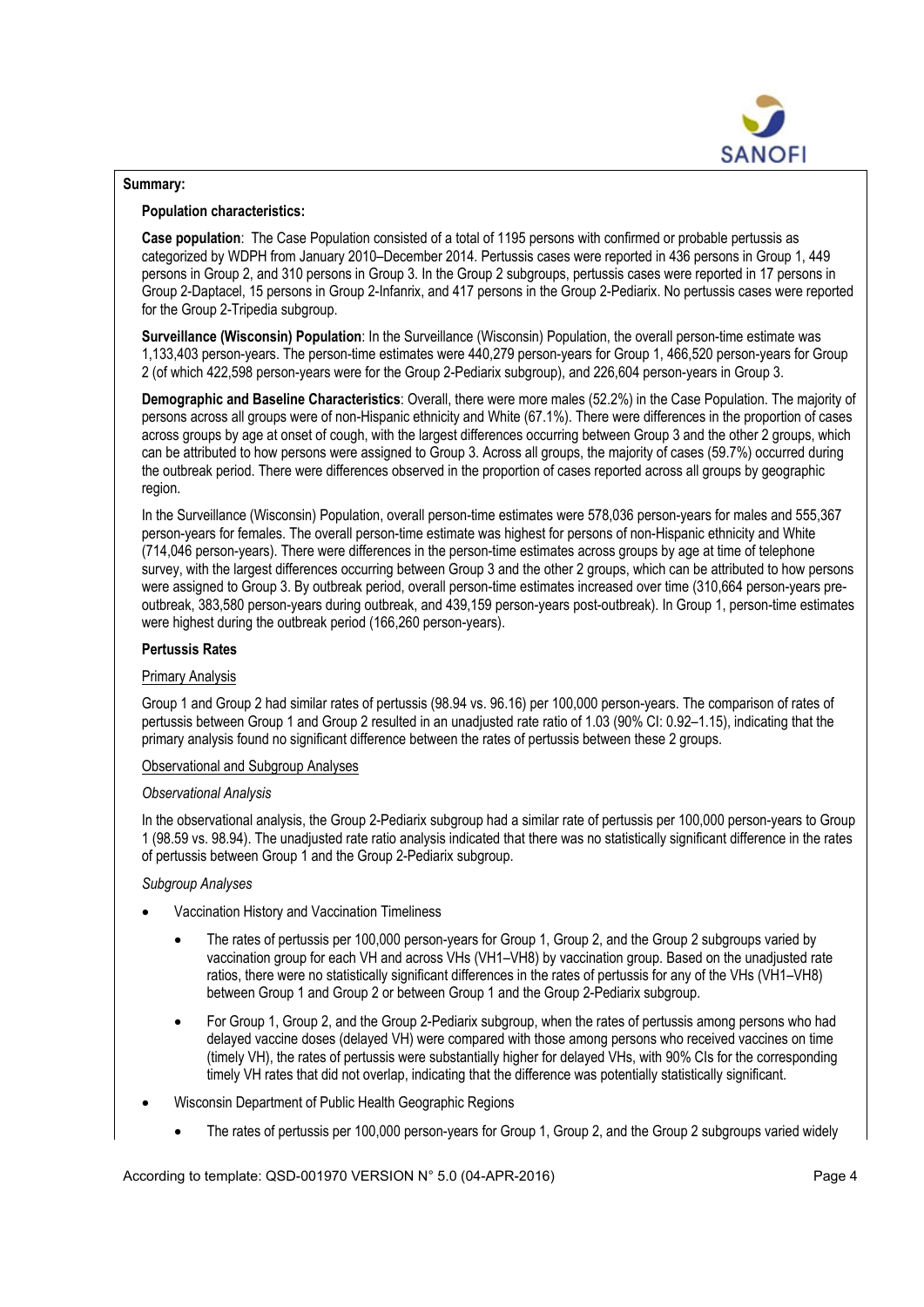

across WDPH geographic regions. The risk of pertussis varied across geographic regions with no difference in the rates of pertussis between Group 1 and Group 2 or between Group 1 and Group 2-Pediarix in the Northeastern and Northern region, lower rates of pertussis in Group 1 than in Group 2 or Group 2-Pediarix in the Southeastern and Southern regions, and a lower rate of pertussis in Group 2 and Group 2-Pediarix than in Group 1 in the Western region.

- Six-Month Periods (01 January 2010–31 December 2014) and Study Year (2010–2014)
	- Rates of pertussis varied over 6-month study periods and by year. The highest rates of pertussis were observed during 2012 overall and in both of its 6-month study periods (during the pertussis outbreak in Wisconsin that occurred from July 2011–December 2012) and in the study period from 01 July 2014–31 December 2014.
	- The majority of the unadjusted rate ratios calculated using rates of pertussis for vaccination group comparisons by the 6-month study periods showed no statistically significant differences in the rates of pertussis between Group 1 and Group 2 or between Group 1 and the Group 2-Pediarix subgroup.
	- The unadjusted rate ratios calculated using rates of pertussis for vaccination group comparisons by the study year periods showed no statistically significant differences in the rates of pertussis between Group 1 and Group 2 or between Group 1 and the Group 2-Pediarix subgroup in study years 2011, 2012, and 2014. In 2010, the comparisons between Group 1 and Group 2 and between Group 1 and the Group 2-Pediarix subgroup indicated a lower rate of pertussis in Group 2 and Group 2-Pediarix subgroup; whereas, in 2013 these comparisons both indicated a lower rate of pertussis in Group 1.
- Wisconsin Outbreak Periods
	- The unadjusted rate ratios calculated using rates of pertussis for vaccination group comparisons by pre-, during, and post-outbreak periods between Group 1 and Group 2 and between Group 1 and the Group 2-Pediarix subgroup indicated that there were no statistically significant differences in the rates of pertussis during the outbreak period or the post-outbreak period between Group 1 and Group 2 or between Group 1 and the Group 2- Pediarix subgroup. During the pre-outbreak period, Group 2 and the Group 2-Pediarix subgroup had lower rates of pertussis compared with Group 1.
- Subgroup results for Group 2-Daptacel and Group 2-Infanrix
	- Due to the small sample sizes in the Group 2-Daptacel and Group 2-Infanrix subgroups, unadjusted rate ratios of pertussis for the vaccination group comparisons using these subgroups should be interpreted cautiously. The majority of the comparisons for VHs, vaccination timeliness, WDPH geographic regions, 6-month study periods, study year periods, and outbreak periods using these subgroups showed no statistically significant differences in the rate of pertussis based on the unadjusted rate ratios.
- Adjusted Analysis of Pertussis Rate Ratios Calculated
	- Based on the differences observed in the rates of pertussis in the subgroup analyses of VH1 through VH8, WDPH geographic regions, and 6-month study periods, the rate ratio analysis was adjusted by these important confounding factors.
	- As in the unadjusted rate ratio analysis, the adjusted rate ratio analysis found no significant difference in the rate of pertussis between Group 1 and Group 2 or between Group 1 and the Group 2-Pediarix subgroup.
	- Due to the small sample sizes in the Group 2-Daptacel and Group 2-Infanrix subgroups, adjusted rate ratios of pertussis for the vaccination group comparisons using these subgroups should be interpreted cautiously. These comparisons indicated no statistically significant differences in the rates of pertussis.
- Confirmed Pertussis Cases Subgroup Analysis
	- The unadjusted analyses using a case definition of pertussis restricted to those categorized by WDPH as confirmed should be interpreted with caution. The difference between being a confirmed case vs. a probable case is laboratory confirmation, which varied by practice and geographic location (e.g., rural vs. urban). Vaccine brand preference also varied by practice and geographic location.

According to template: QSD-001970 VERSION N° 5.0 (04-APR-2016) Page 5